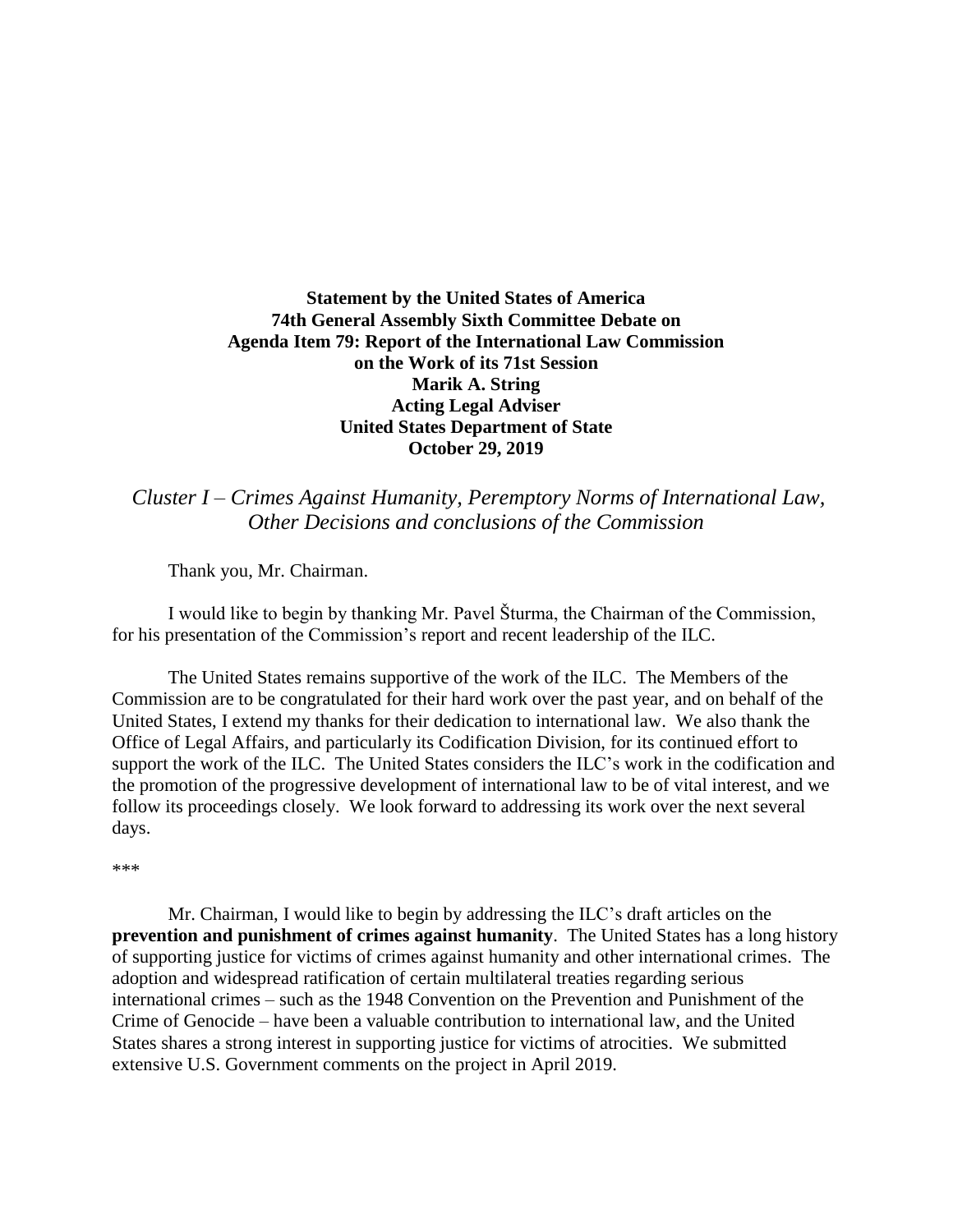We would like to thank the Special Rapporteur for this project, Sean Murphy, for his prodigious efforts. He has brought tremendous value to this project, and we particularly appreciate his efforts to take into account States' views on this topic. Robust interaction and a productive relationship between States and the ILC is vitally important to the relevance and continuing vitality of the Commission's work. We have also particularly appreciated his extensive consultations with Member States.

With due appreciation of the importance and gravity of the subject, the United States submits that it is not yet the moment to consider negotiating a convention based on the draft articles. Careful consideration must be given to the draft articles and commentaries by all States. In addition, although some of the written comments submitted by the United States and others were taken into account in the final draft articles, the ILC chose not to incorporate other State proposals for revision. The United States is therefore concerned that as currently formulated, the draft articles lack clarity with respect to a number of key issues, and believes these issues must be addressed in order to reach consensus among States and to ensure that any future convention would be effective in practice.

Among other concerns, the draft articles need to be flexible in implementation, accounting for a diversity of national systems, parties to the Rome Statute and States that are not parties to the Rome Statute, as well as diversity within national systems. The draft provisions of the proposed convention are also not sufficiently mindful of the challenges that have arisen in the area of international criminal justice, including by reflecting lessons learned and reforms enacted after overbroad assertions of jurisdiction by national and international courts. In this context, the United States recalls and reiterates its continuing, longstanding, and principled objection to any assertion of jurisdiction by the International Criminal Court over nationals of States that are not parties to the Rome Statute, including the United States, absent a UN Security Council referral or the consent of such a State.

For these reasons, the United States respectfully proposes that the subject of Crimes Against Humanity be included on the Sixth Committee Agenda for the 76th session, for further work based on the draft articles. Consideration should be given to potential modalities of work that would enable thorough, substantive exploration of the challenges that are posed by a potential convention on crimes against humanity, such as a working group. An inclusive and rigorous approach would have the greatest probability of a successful outcome that strengthens the ability to provide justice for victims of crimes against humanity.

## \*\*\*

Mr. Chairman, I will now address the topic of **peremptory norms of general international law,** or *jus cogens*. We recognize the work of the Commission on this project and in particular the efforts of Special Rapporteur Professor Dire Tladi. We look forward to providing our full comments to the draft conclusions by December 2020. In the meantime, we offer preliminary observations on six of the draft conclusions, which reflect our ongoing concerns with this project. We hope these comments will be constructive as other Member States and the Commission further consider this topic.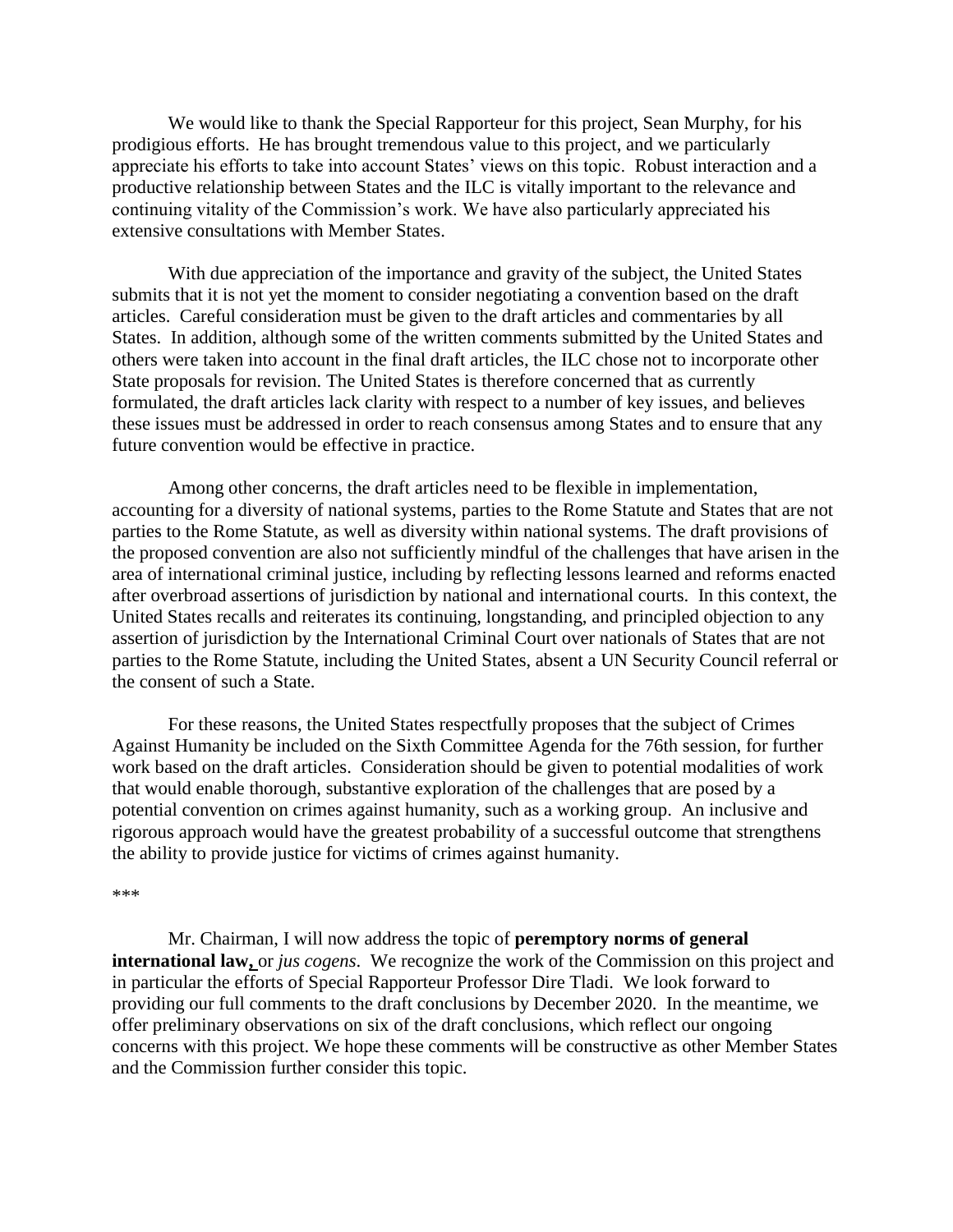First, we have questions as to the purpose of **draft conclusion 3**, which, on its face, appears to introduce additional criteria for the identification of *jus cogens* norms. The commentary indicates this was not the intent. If that is the case, the content of draft conclusion 3 and its commentary seem more appropriately placed in a discussion of the historical development of the principle of *jus cogens*.

Second, **draft conclusion 5** addresses the bases for peremptory norms of international law. In our view, draft conclusion 5 is of limited utility. As a threshold matter, we wish to emphasize a point made in the commentary to draft conclusion 4: there is no substitute for establishing the existence of the relevant criteria for *jus cogens*. In this respect, we are particularly concerned by the statement that general principles of law may serve as a basis for *jus cogens*. We are not only unaware of any evidence to support this conclusion, but concerned by the implication that there are characteristics of general principles of law that would allow one to assume the existence of criteria required for establishing a principle of *jus cogens.* While general principles of law may influence the practice of States in this context, they do not themselves constitute an independent basis of peremptory norms.

Third, in respect of **draft conclusion 7**, we note that the Commission appears to have considered several variations of what standard of acceptance and recognition by States would be sufficient to meet the criteria "international community as a whole". We have questions about whether "a very large majority" is sufficient in light of the peremptory status of *jus cogens*  principles and note the ILC's own discussion included formulations that suggest there should be a higher threshold. We appreciate that this is a difficult concept to capture and will be giving this careful thought as we prepare our full comments for submission by the end of next year.

Fourth, we must express again our concern about what is now **draft conclusion 16** (formerly 17), indicating that a resolution, decision, or other act of an international organization does not create binding effect if it is contrary to *jus cogens*. While the draft conclusion no longer expressly includes resolutions of the UN Security Council, the commentary makes clear that the conclusion would apply to such resolutions and could invite States, irrespective of Article 103 of the UN Charter, to disregard or challenge binding Security Council resolutions by relying on even unsupported *jus cogens* claims. We appreciate the note in the commentary that Security Council decisions require "additional consideration," but remain highly concerned that what is now draft conclusion 16 could have quite serious implications, not least because there is no clear consensus on which norms have *jus cogens* status.

Fifth, we are confused by the inclusion of **draft conclusion 21**, the dispute resolution clause. In principle, we appreciate the idea of establishing procedural safeguards as a check on meritless assertions of a breach of a *jus cogens* norm. It is, however, unclear how the current proposal would work in practice if there were not agreement, at step 4, between the affected states to submit the matter to dispute resolution. More fundamentally, in our view it is inappropriate to include draft conclusion 21 for two reasons: First, international law imposes no obligation on states to agree to submit disputes relating to *jus cogens* – or disputes related to any other matter – to binding third-party dispute resolution. Second, and relatedly, these are draft conclusions that purport to reflect the existing state of the law rather than draft articles proposed for inclusion in a convention to be negotiated by states. Because international law imposes no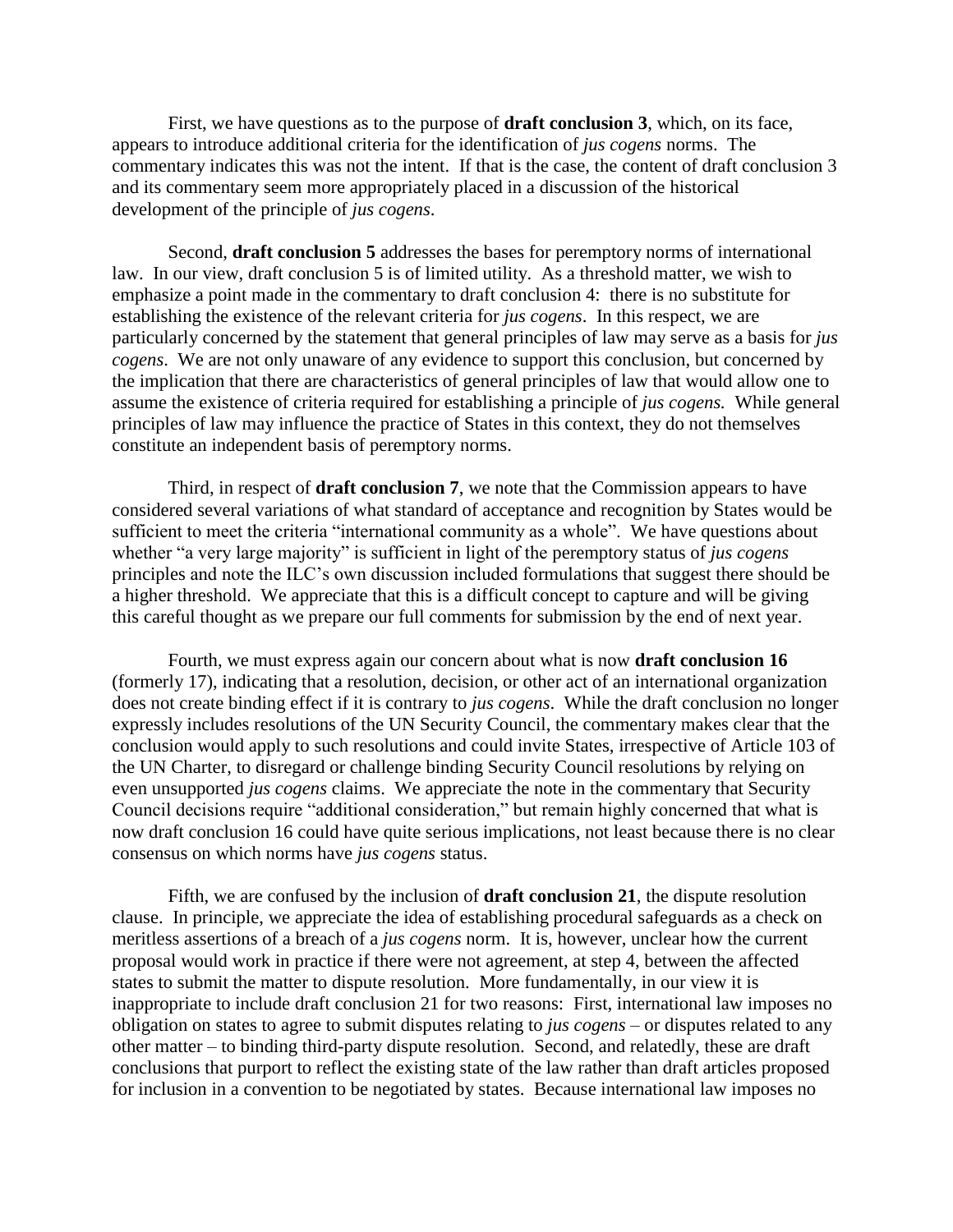obligation on states to agree to submit disputes relating to *jus cogens* to binding dispute settlement, there is no basis for the ILC to reach a "conclusion" to this effect.

Finally, the United States disagrees with the decision to include **a non-exhaustive list** of peremptory norms in the draft annex. We recognize the effort to limit the list to a factual statement of norms that the ILC has previously referred to as having *jus cogens* status, without express comment as to whether those prior references were well founded. Even so, the list is presented as being "without prejudice to the existence or subsequent emergence of *other* peremptory norms", which can be read as presupposing that the norms on the list have been properly included. Inevitably, questions will arise about why certain norms are included in this list and some, like piracy, are not, and whether the earlier ILC documents on which it relies accurately identified the *jus cogens* norms.

Certainly, some of the items in this list are *jus cogens* norms, including most prominently the prohibition of genocide. We are not convinced, however, that other specific items on the list either should be included or are accurately described. For example, while the United States recognizes the right to self-determination, we question whether this right constitutes a *jus cogens* norm such that it is hierarchically superior to other norms. The ILC itself has been inconsistent with respect to this conclusion, which is reflected in its lack of methodology when considering the status of the right to self-determination in prior projects. In this context, we note that, in discussing the status of the right to self-determination, the commentary obscures the distinction between peremptory norms and obligations *erga omnes*. While peremptory norms give rise to obligations *erga omnes*, the reverse is not always the case and cannot be assumed with respect to the right to self-determination. Other items on the list may very well constitute peremptory norms, but are ill defined in the annex and commentaries. As an example, we would point to the inclusion of what is described as "the basic rules of international humanitarian law". Even if one were to accept that some IHL rules are *jus cogens* norms, there is considerable uncertainty as to which are peremptory. The report suggests that some future project may resolve which specific IHL rules are peremptory, but the need for this future work only underscores why this broad category should not be included in the annex, and indeed, why **draft conclusion 23** and the annex should be removed.

## \*\*\*

Mr. Chairman, I would like to conclude by addressing the other decisions of the Commission during its  $71<sup>st</sup>$  session. First, I would note that the Special Rapporteur on the topic **Provisional application of treaties** has proposed a series of "model clauses" for possible inclusion in its draft guide on this topic. We are currently reviewing these draft clauses, and considering whether including them would provide any particular benefit. We may provide additional views as part of the U.S. Government's formal comments on this project later this year.

I would now like to turn to the Commission's consideration of **new topics**. With the end of the quinquennium still two years away, and as the Commission considers several possible new topics, now might be a valuable time for the ILC to consider its workload and working methods. The United States recalls discussions in this Committee last year, during which some States